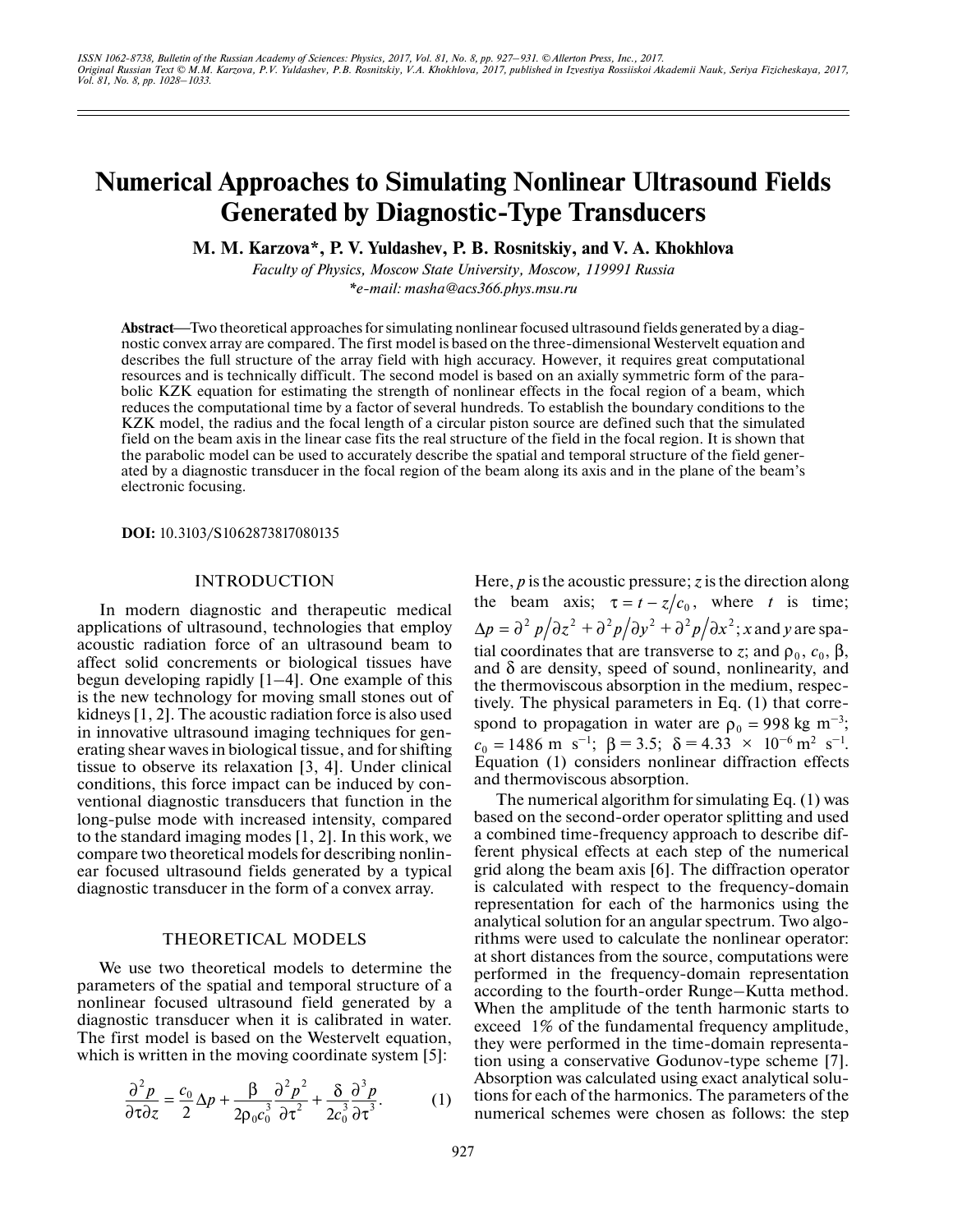

Fig. 1. Geometry of a diagnostic ultrasound transducer in the form of a convex array.

along the beam axis  $dz = 0.075$  mm; the steps along the transverse coordinates  $dx = dy = 0.02$  mm; and the maximum number of harmonics was 750.

The second model used simplifying assumptions regarding the parabolic approximation with allowance for diffraction effects and the axial symmetry of the beam. A nonlinear ultrasound beam in this case was described by the Khokhlov–Zabolotskaya– Kuznetsov (KZK) equation [8]

$$
\frac{\partial^2 p}{\partial \tau \partial z} = \frac{1}{r} \frac{\partial}{\partial r} \left( r \frac{\partial p}{\partial r} \right) + \frac{\beta}{2 \rho_0 c_0^3} \frac{\partial^2 p^2}{\partial \tau^2} + \frac{\delta}{2 c_0^3} \frac{\partial^3 p}{\partial \tau^3},\tag{2}
$$

where *r* is the radial coordinate.

Numerical simulations of Eq. (2) also used operator splitting procedure. The diffraction operator was calculated with respect to the spectral representation using an implicit scheme at distances of up to 10% of the focal depth, and then at greater distances using the Crank–Nicolson method. To allow for dissipative and nonlinear effects, we used the same numerical algorithms as in solving the Westervelt equation (1). The step along the radial coordinate in our numerical computations was 0.0025 mm, the step with respect to coordinate *z* along the beam axis was 0.02 mm, and the wave spectrum was up to 1000 harmonics. The algorithm was adapted for parallel computing using the OpenMP software, which enabled us to shorten the calculation time to several tens of minutes, while the simulation of the three-dimensional Westervelt equation (1) took several days.

## SETTING BOUNDARY CONDITIONS

The boundary condition in simulating Westervelt equation (1) corresponded to the parameters of the standard diagnostic ultrasound transducer whose geometry is given in Fig. 1 (a Philips C5-2 convex array). The emitting surface of the transducer was a region of the cylindrical surface with height *ly*. Its surface contained 128 array elements, varying the phase of which could focus the beam in the *xz* plane to depth  $F<sub>x</sub>$ . The signal can be radiated in the mode of feeding a different number of the central elements of the array. In this work, we consider a clinically important case of feeding 40 active elements of the array, which was used in pilot experiments on repositioning kidney stones, and a case of using the entire surface of the array (128 elements). For an ultrasound beam not to diverge in the plane *yz*, the transducer has an embedded acoustic lens that focuses the field to depth *Fy*.

The geometrical parameters of the transducer were determined earlier by fitting the boundary conditions while calculating the Rayleigh integral so that the results from computing the linear field along axis *z* of the transducer and in the focal plane were in the best agreement with the results from measurements using a hydrophone [9]. Focal depth  $F_x$  for the electronic focusing of the transducer was 50 mm. The surface's radius of curvature was  $R = 38$  mm; its height was  $l_v =$ 12.5 mm; angular size  $\theta$  of one element was  $5.2 \times 10^{-2}$  rad; and focal depth  $F_v$  for focusing by the acoustic lens was 86 mm for 40 elements and 70 mm for 128 active elements of the array. The initial condition in our simulation was a periodic wave with frequency  $f = 2.3 \text{ MHz}$ and uniform distribution of the amplitude along the surface. Focal depth  $F_x = 50$  mm was ensured by a delay of the wave phase along cylindrical coordinate  $\theta$  according to  $2\pi f \left( \sqrt{\left(R \sin \theta\right)^2 + \left(R - R \cos \theta + F_x\right)^2 - F_x} \right) / c_0$ . Calibration (which had been done earlier) revealed that the voltage of 1 V applied to the array corresponded to the amplitude of an ultrasound wave of 24.0 kPa when feeding 40 elements of the array, and an amplitude of 18.8 kPa when using all 128 elements. At higher volt-

To set the boundary conditions when simulating KZK equation (2), it was necessary to determine radius  $r_0$  of the circular piston source and its focal length *F*. In [10], it was shown that the structure of the acoustic field during focusing was mainly determined by the ratio of these quantities,  $r_0/F$ . Parameters  $r_0$  and *F* of the parabolic model were chosen such to ensure the minimum difference between the distributions of the pressure amplitude in the focal peak along axis *z* that were obtained for linear (β = 0) parabolic (2) and full three-dimensional diffraction models (1). For 40 active elements of the array, the parameters of the circular equivalent radiator were  $r_0 = 1.2$  cm and  $F =$ 7.0 cm; for 128 elements, they were  $r_0 = 2.4$  cm and  $F = 5.9$  cm.

ages, the increase in the amplitude of the pressure at the radiator was proportional to the voltage [9].

The parabolic approximation when describing the diffraction effects in KZK equation (2) initially restricted its applicability to small focal angles [11].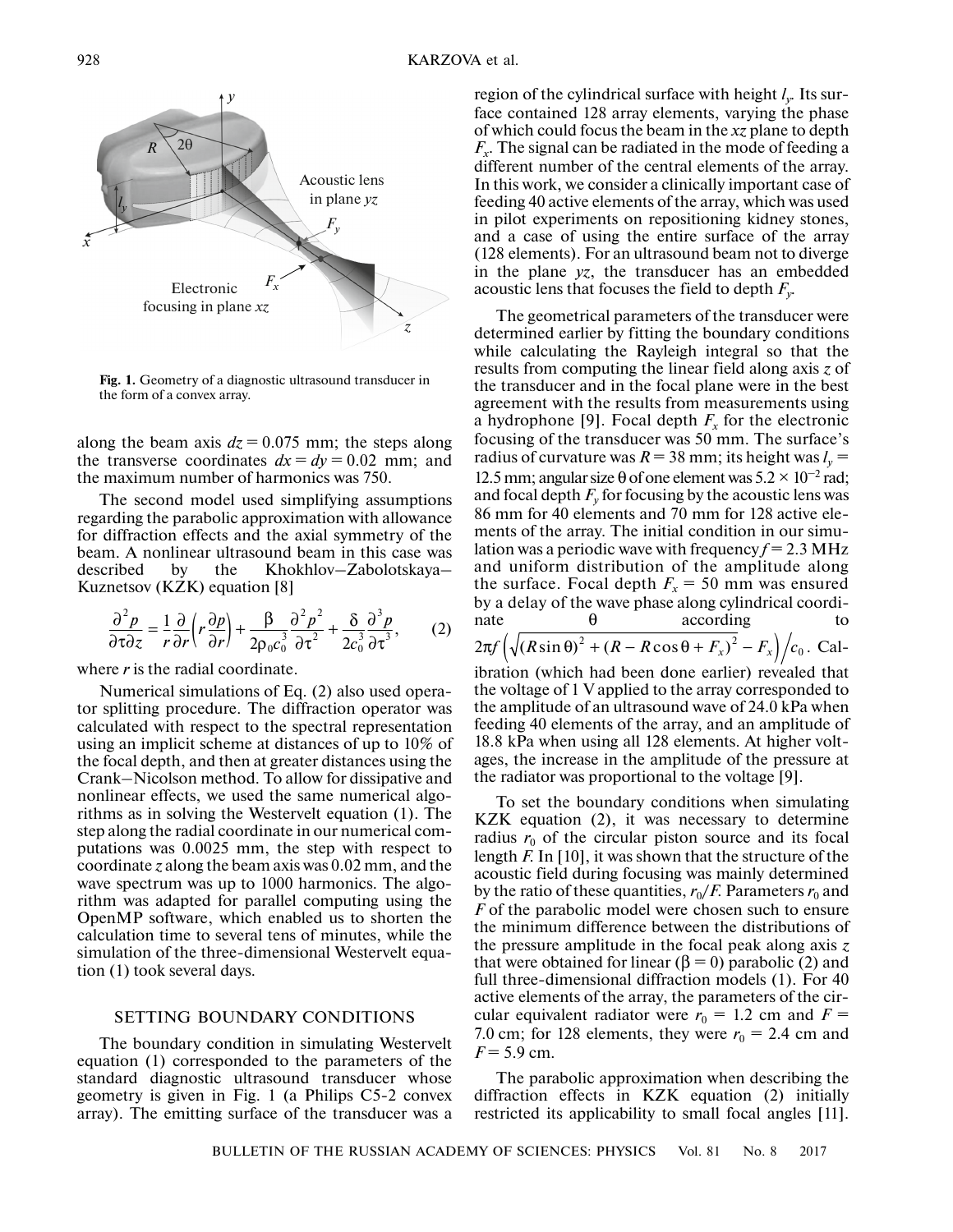0.15

40 elements

Pressure, MPa

However, it was shown in [12–15] that a certain way of setting the boundary conditions allowed KZK equation (2) to also describe with high accuracy strongly focused fields, along with fields that did not have full axial symmetry as, e.g., in the case of multielement radiators for noninvasive ultrasound surgery [16, 17]. The main goal of this work was to test the applicability and accuracy of simple and fast numerical calculations that use KZK equation (2) to describe strongly focused nonlinear fields with complex geometry, where there is no axial symmetry and the condition that focal angles be small is not met. The model of a diagnostic transducer with the feeding of a different number of elements was the one most illustrative for this purpose and most important for practical applications.

# RESULTS AND DISCUSSION

The distribution of the pressure amplitude along axis *z* of the diagnostic transducer, calculated for the linear propagation of a wave using the full threedimensional diffraction model and the parabolic approximation, is given in Fig. 2. It is clearly seen that the parabolic model (dotted curve) satisfactorily describes the structure of the field near the focal peak, but diverges from the three-dimensional model (solid curve) in the oscillatory region of the near field of the array (Figs. 2a, 2b) and for the case of feeding 128 elements in the region behind the focus (Fig. 2b). At the same time, for the configuration of 40 active elements of the array, the parabolic model predicts a higher amplitude of the oscillating pressure of the near field than the full diffraction model. In contrast, when all 128 elements of the array are fed into the parabolic model, the amplitude of the pressure of the near field is underestimated.

The good agreement between the results from linear calculations in the region of the focal peak allowed us to suggest that the parabolic model would also correctly describe the structure of the field of the beam near the focus in the case of nonlinear wave propagation. However, it should be noted that the initial discrepancy between the results of the two models in the structure of the near field in the linear case would be important when considering nonlinear effects. We suggest that overestimating the amplitude of the near field in the parabolic model would enhance the nonlinear effects along the path of the wave propagation to the focus. Before the shock is formed [10], it would be expressed as a stronger increase in the peak positive pressure in the wave profile at the focus for the parabolic model, as compared to the three-dimensional model [10, 18]. Once the shock was formed, nonlinear energy absorption at the shock front would play an important role, and it would be difficult to predict the qualitative difference between the results obtained using the parabolic and three-dimensional models.

We tested the applicability of the KZK equation and assessed its accuracy for describing the temporal **Fig. 2.** Distribution of the amplitude of the pressure of an ultrasound field on the *z* axis of a radiator with linear propagation at a voltage of 1 V (a) for 40 active elements of the array and (b) for 128 elements.

and spatial structure of the nonlinear focused field of our diagnostic array. Figure 3 gives the results from simulations for the feeding of 40 active elements of the array at a voltage of 25 V. The peak positive and peak negative pressures in the wave profile at the focus in this case differ greatly (Figs. 3a, 3b), and the wave profile according to the definition in [10] contains a developed shock (Fig. 3c); i.e., the shock front starts at zero pressure level. It can be seen from the figure that the parabolic model satsifactorily describes the distribution of the peak negative pressure in the focal region on the beam axis (Fig. 3a) and in the focal region along direction *x* of the arrangement of the array elements (Fig. 3b). The peak positive pressure at the beam axis



(a)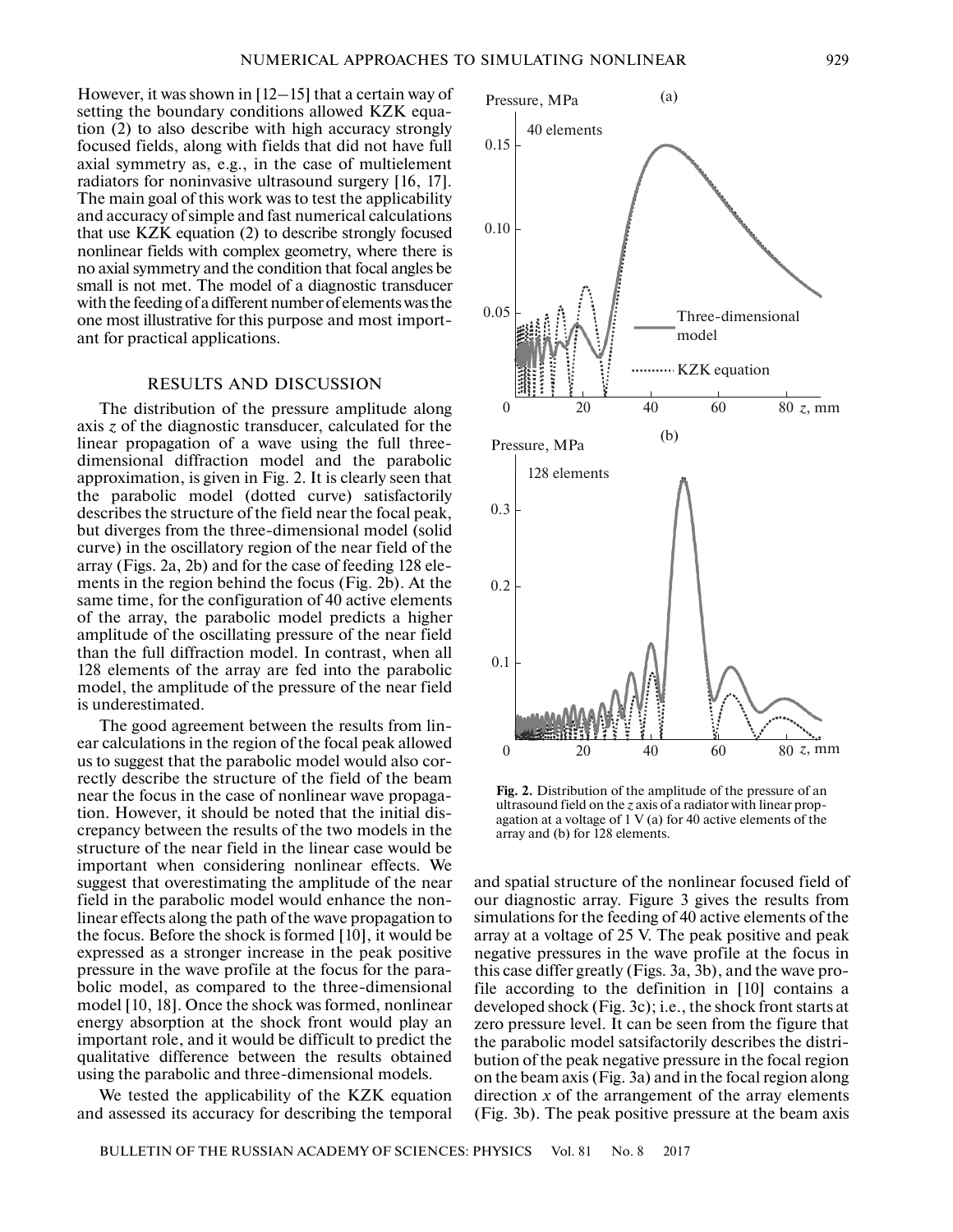

**Fig. 3.** Comparison of the results from simulating a nonlinear ultrasound field irradiated by 40 active elements of a diagnostic array at a voltage of 25 V. The distribution of the peak positive and peak negative pressures (a) on the *z* axis and (b) in transverse direction *x* in the focal plane  $z = 50$  mm; (c) wave profiles at the focus; and two-dimensional distributions of the peak positive pressure, calculated using (d) the three-dimensional Westervelt equation and (e) axially symmetric parabolic model.

8 4

*z* was overestimated by as much as 15% in the region of the focal peak, but it correctly describes the qualitative structure of the distribution (Fig. 3a). It is interesting that, despite the great simplification of the axially symmetric parabolic model, the wave profile predicted by it corresponds at the focus  $(z = 50 \text{ mm})$  to the profile calculated using the Westervelt equation, with an accuracy of up to 5% (Fig. 3c).

The axial symmetry of the parabolic model did not allow us to obtain quantitative information on the structure of the field in focal plane *yz* of the acoustic lens. In this plane, the diagnostic transducer is weakly focused, and the field structure on the beam axis is determined mainly by the stronger electronic focusing in plane *xz*. It can be seen from Figs. 3d and 3e that the two-dimensional spatial structure of the peak positive pressure computed using the parabolic model is in good agreement with the similar distribution in focal plane *xz* of electronic focusing that was obtained in the three-dimensional model. When using 40 elements of the array, the size of the active surface of the transducer in directions *x* and *y* differs by only 10%, so the distributions of the peak pressures in focal planes *xz* and *yz* are similar in the structure and dimensions of the focal region (Fig. 3d).

We now consider an asymmetric case of feeding all 128 elements of the diagnostic array (Fig. 4). For this configuration, the KZK equation predicts the formation of a developed shock in the focal wave profile at a voltage of 40 V (Fig. 4c), while it actually formed at 22 V. This corresponds to the above situation where the difference between the structures of the near field calculated by both models in the linear case does not clearly answer what would be the qualitative difference in the structure of the nonlinear fields after formation of the developed shock. Our simulation results showed that the distribution of the peak positive and negative pressures on the transducer axis (Fig. 4a) and in the focal plane (Fig. 4b) are adequately described by the KZK equation, with the value of the peak positive pressure in the focus being predicted with an error of 3% and the value of the pressure jump at the shock front being predicted with an error of 18% (Fig. 4c). The two-dimensional spatial distributions of the peak pressures for 128 elements differ greatly in planes *xz* and *yz* (Fig. 4d). Though the spatial structure of the peak positive pressure obtained using the parabolic model is closer to the real distribution in plane *xz* than in plane *yz,* the size of the focal region in directions *x* and *z* was found to be wider*.*

The KZK equation may thus be considered suitable for estimating the parameters of the nonlinear ultrasound field of a diagnostic transducer in the focal region on the beam axis and in the plane of electronic focusing with an approximate error of 15% in the case of the formation of a developed shock in the wave profile at the radiator focus.